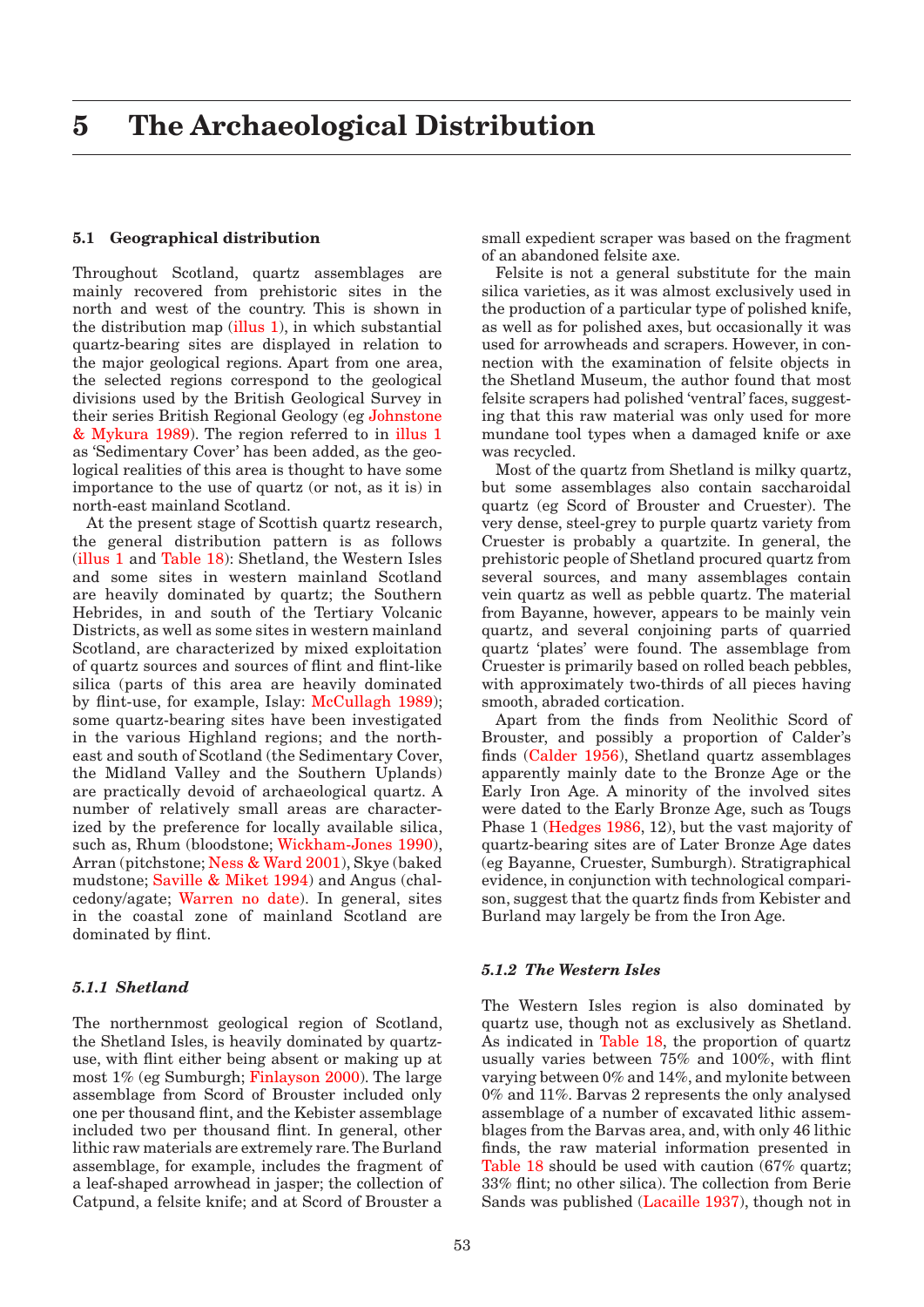<span id="page-1-0"></span>

|        | <b>Assemblages</b>     | <b>Quartz/flint/other silica</b> | Other silica                                                  |
|--------|------------------------|----------------------------------|---------------------------------------------------------------|
| 1      | Bayanne                | 100:00:00                        |                                                               |
| 2      | Scord of Brouster      | 999:001:000                      |                                                               |
| 3      | Kebister               | 998:002:000                      |                                                               |
| 4      | Cruester               | 99:01:00                         |                                                               |
| 5      | <b>Burland</b>         | 100:00:00                        | 1 piece of jasper of 515 pieces                               |
| 6      | Tougs                  | 100:00:00                        |                                                               |
| 7      | Catpund                | 100:00:00                        |                                                               |
| 8      | Sumburgh               | 99:01:00                         |                                                               |
| 9      | Jarlshof               | Not quantified in publ.          |                                                               |
| 10     | Barvas 2 <sup>i)</sup> | 67:33:00                         |                                                               |
| 11     | Dalmore                | 93:4:3                           | Mylonite, dolerite/basalt                                     |
| 12     | Olcote                 | 98:01:01                         | Mylonite                                                      |
| 13     | Calanais               | 74:14:11                         | Mylonite                                                      |
| 14     | Cnoc Dubh (quarry)     | N.A.                             | N.A.                                                          |
| 15     | Berie Sands            | Not quantified in publ.          | Mylonite, other igneous rock types                            |
| 16     | Northton               | Not quantified in publ.          | Few lithics: quartz, flint, mylonite, basalt                  |
| 17     | Udal                   | 100:00:00                        |                                                               |
| 18     | Eilean Domhnuill       | ???                              | Awaiting publication                                          |
| 19     | Rosinish               | 99:01:00                         |                                                               |
| 20     | Redpoint               | 80:03:17                         | Bloodstone, mudstone                                          |
| 21     | Shieldaig              | 87:12:1                          | Bloodstone                                                    |
| 22     | Kinloch ii)            | Approx. 0.5% quartz              | Mostly bloodstone, some flint, and other silica               |
| 23     | Camas Daraich ii)      | 19:c.46:c.35                     | Other silica is mainly bloodstone, some mudstone              |
| 24     | Rudha'n Achaidh Mhòir  | Not quantified in publ.          | Some flint                                                    |
| 25     | Risga                  | Not quantified in publ.          | Some flint                                                    |
| 26     | Carding Mill Bay       | 99:01:00                         |                                                               |
| 27     | Kilmelfort Cave        | 45:55:00                         |                                                               |
| 28     | North Carn Bay         | 28:72:00                         | 1 piece of pitchstone                                         |
| 29     | Lealt Bay              | 24:76:??                         | 43 pieces of pitchstone                                       |
| 30     | Lussa River            | 89:11:00                         |                                                               |
| 31     | Lussa Wood             | 20:80:??                         | 28 ?silicified siltstone, 71 pitchstone                       |
| 32     | Ellary Boulder Cave    | 86:13:01                         | 75 pieces of pitchstone                                       |
| 33     | Auchategan             | 33:20:47                         | 92 pieces of pitchstone, two flakes in agate and<br>sandstone |
| 34     | Lairg                  | 99:01:00                         |                                                               |
| 35     | FERG Sites 4-5         | 68:31:01                         | Dolerite                                                      |
| $36\,$ | Ben Lawers             | Mostly quartz:some flint         | Awaiting publication                                          |

#### **Table 18 Quartz and other raw material frequencies in the various Scottish regions**

(i) At Barvas, only the numerically less important Barvas 2 assemblage has been analysed and quantified;

(ii) in the published reports, flint was counted as part of a more general raw material group, 'chalcedonic silica', which includes, inter alia, flint, chert and chalcedony

quantified form, and the composition of this material is only known in general terms: the finds from Berie Sands are dominated by quartz, with mylonite and various igneous raw materials being present.

The composition of the Northton settlement site is not entirely clear [\(Simpson 1976;](#page-6-0) [Murphy &](#page-5-0)  [Simpson 2003\).](#page-5-0) Apparently, only small amounts of lithic material was reduced at this site, including quartz, flint, shale and basalt. A resource referred to in the 1976 preliminary report as mylonite, with a reference to the existence of a mylonite source in the site's vicinity, is not mentioned in the 2003 paper and may have been re-interpreted as shale – but what happened to the local mylonite source?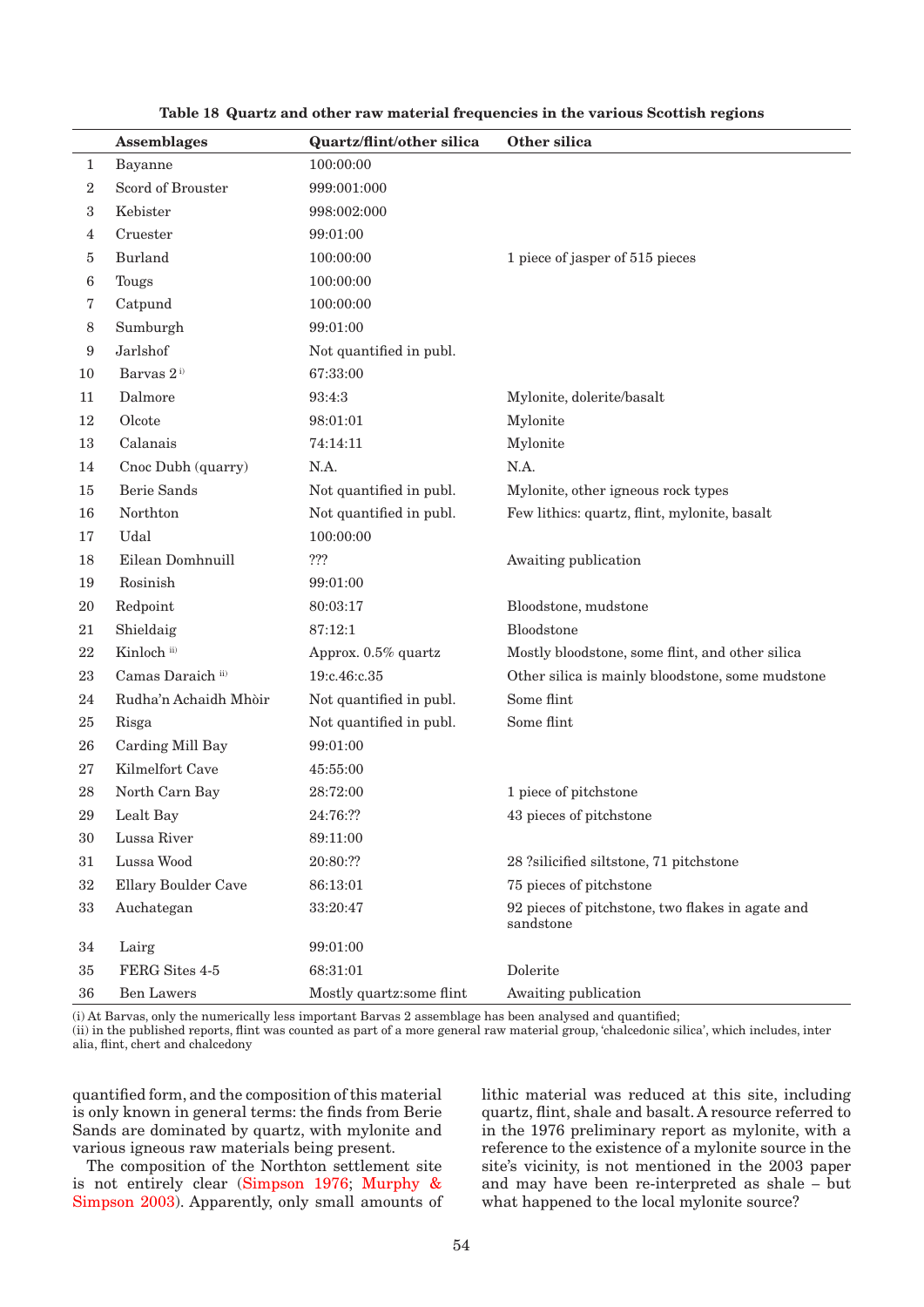| Assemblage  | Reference            | Approximate distance | Dominating quartz variety                                 |
|-------------|----------------------|----------------------|-----------------------------------------------------------|
| Barvas 2    | Ballin 2003a         |                      | Fine-grained and milky quartz, pebble source              |
|             |                      | $14.5 \text{ km}$    |                                                           |
| Dalmore     | Ballin forthcoming g |                      | Coarse-grained quartz, pebble source                      |
|             |                      | $10.0 \text{ km}$    |                                                           |
| Olcote      | Neighbour 2005       |                      | Fine-grained and milky quartz,<br>vein and pebble sources |
|             |                      | $2.0 \text{ km}$     |                                                           |
| Calanais    | Ballin forthcoming a |                      | Milky quartz, vein source                                 |
|             |                      | $3.5 \text{ km}$     |                                                           |
| Cnoc Dubh   | Ballin 2004e         |                      | Milky quartz, vein (quarry)                               |
|             |                      | $16.0 \text{ km}$    |                                                           |
| Berie Sands | Lacaille 1937        |                      | Fine-grained quartz, vein source                          |

<span id="page-2-0"></span>**Table 19 A number of Neolithic and Bronze Age settlement and ritual sites along the Lewisian west coast, their individual distances, and dominating quartz types**

Mylonite is distinctly layered, with some layers being brownish grey and some bluish grey or white/ grey. It is very fine-grained and most pieces from sites on the Western Isles are slightly or severely weathered. In the archaeological literature, this raw material has been defined as either mylonite [\(Lacaille 1937;](#page-4-0) [Ballin forthcoming a\),](#page-1-0) baked mudstone [\(Wickham-Jones 1986\),](#page-7-0) or baked shale [\(Neighbour 2005\),](#page-5-0) but in connection with the examination of similar pieces from the Calanais ritual comple[x \(Ballin forthcoming a\) o](#page-1-0)ne sample was classified as a typical mylonite, possibly a 'tectonised amphibole', whereas others could only be defined as 'either fine-grained sedimentary rock, hornfels or mylonite' (report by Geologist Dr Allan Hall, Department of Archaeology, University of Glasgow). For this reason the author has chosen to classify these pieces as mylonite, until a more detailed geological study of this raw material can be carried out. At present, the provenance of the mylonite is uncertain: if it is, in fact, mylonite, it may be local and derive from eastern Lewis (see geological map of Western Isles in [Smith & Fettes 1979, i](#page-6-0)llus 3).

The quartzes exploited in the Western Isles form a wide spectrum, including milky quartz, fine-grained quartz and coarse-grained quartz. Rock crystal is practically absent. Milky quartz and fine-grained quartz are equally common, whereas coarse-grained quartz has only been exploited regularly at the Dalmore site. As shown in Table 19, most assemblages appear to be clearly dominated by either pebble quartz or vein quartz, rather than including an even mixture of the two. The fact that the assemblages from these closely situated sites differ, in terms of quartz type, indicates that the quartz sources may have been extremely local and probably only supplied individual sites and families. All the sites in Table 19 are situated close to the coast, and the pebble sources of Barvas 2, Dalmore and Breasclete are most likely the beaches immediately next to these sites. The exact distance between settlement and quarry, in the cases of the vein quartz dominated sites of Calanais, Cnoc Dubh (quarry) and Berie Sands, is unknown, but the distances between the individual locations suggests that it may be as much as 10km (though the author expects it to be much less).

On Lewis, one form of quartz appears to have been preferred for, for example, arrowheads, namely the so-called 'greasy' quartz. As shown in Table 19, the Calanais ritual complex is dominated by homogeneous milky quartz (als[o Ballin forthcoming a\), and](#page-1-0)  the Dalmore site by coarse-grained material (Ballin [forthcoming g\),](#page-1-0) but the sites' barbed-and-tanged arrowheads are mainly in quartz with a 'greasy' lustre. No Lewisian sites are dominated by 'greasy' quartz, and only one site on mainland Scotland is known for the presence of greater quantities of this material – Shieldaig in Wester Ross [\(Ballin](#page-1-0) *et al* [forthcoming\). G](#page-1-0)iven the distances across which pitchstone, for example, was traded [\(Williams Thorpe &](#page-7-0)  [Thorpe 1984;](#page-7-0) [Ness & Ward 2001\),](#page-5-0) it is quite possible that Shieldaig is the main source of 'greasy' quartz. As the crow flies, the distance from Shieldaig to the Lewisian west coast sites is approximately 100km.

Most of the quartz assemblages from the Western Isles date to the period Late Neolithic/Early Bronze Age. Association with pottery suggests that Rosinish may be a Beaker period settlement, and the Kilmarnock points of the Dalmore site indicate a date in the later part of the Early Bronze Age (Kilmarnock points are generally associated with Collared Urns, Secondary Series[; Green 1980,](#page-3-0) various tables; also discussed in [Ballin forthcoming a\)](#page-1-0). The quartz from Calanais can only be dated approximately to the Late Neolithic/Early Bronze Age, and the quartz assemblage from Barvas 2, devoid of any diagnostic lithic elements, may date to this same general period. The stratigraphy of the Northton site included Neolithic and Beaker levels, and associated diagnostic pottery. In the latest report on the find[s \(Murphy & Simpson](#page-5-0)  [2003\), t](#page-5-0)he sparse lithic material is compared to the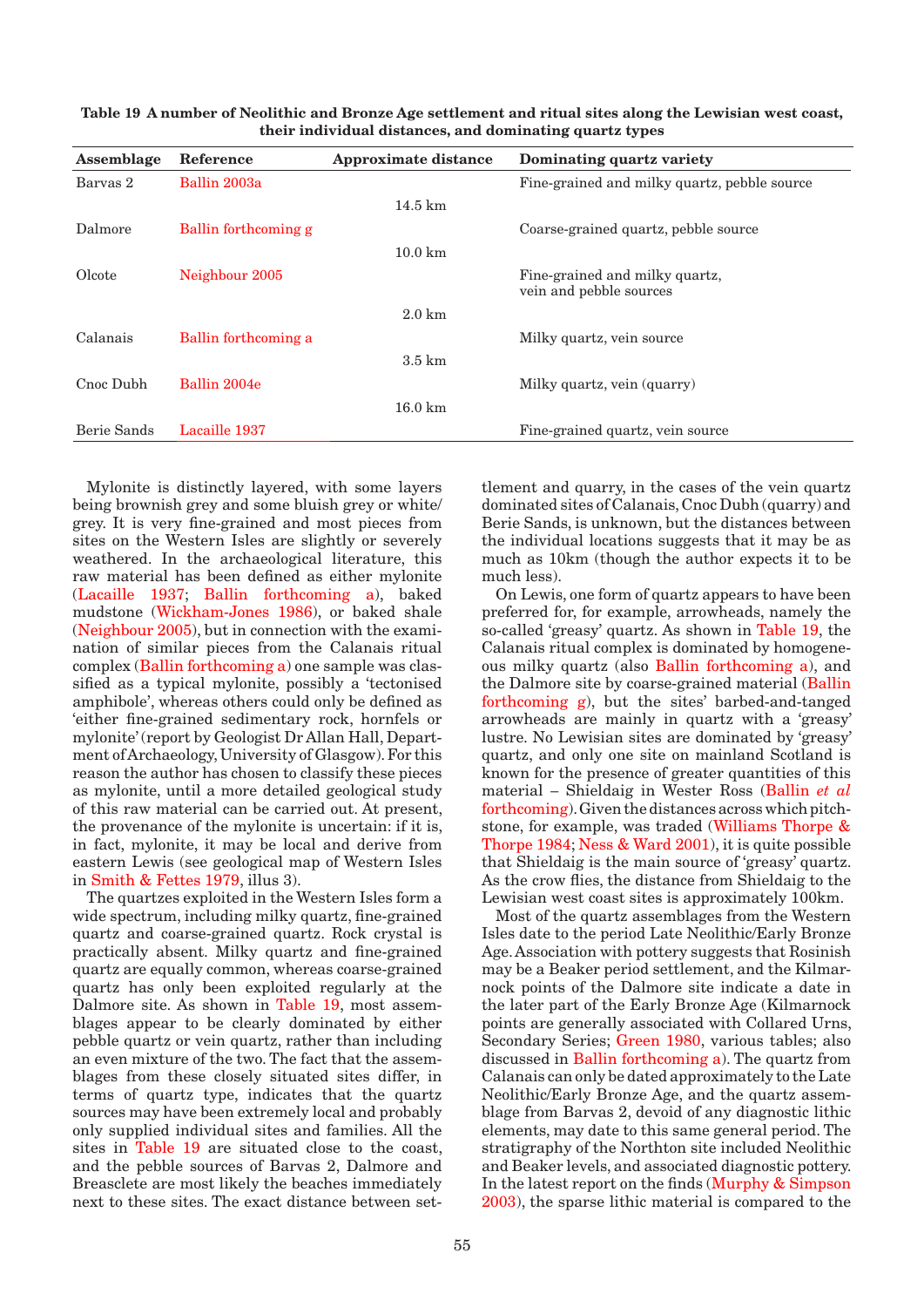<span id="page-3-0"></span>assemblages from Eilean Domhnuill (Finlayson forthcoming) and Alt Chrysal (Foster 1993, 5), which are equally small and associated with substantial collections of pottery. It appears that, on the Western Isles, much pottery/few lithics is a distinct Neolithic feature.

## *5.1.3 The Southern Hebrides and the western part of mainland Scotland*

This region embraces the Tertiary Volcanic Districts, the islands immediately south of this area (including Arran), as well as the immediately adjacent parts of western mainland Scotland. In the Southern Hebrides/western mainland Scotland raw material preferences were extremely varied. Some assemblages only contain a variety of quartzes (eg Carding Mill Bay: Finlayson 1993) or flint (eg Newton, Islay: [McCullagh 1989\),](#page-5-0) most are mixed collections of quartz, flint and other silica (eg Camas Daraich: [Wickham-Jones & Hardy 2004;](#page-7-0) Shieldaig: Ballin *et al* forthcoming), whereas a third group [of assemblages are heavily](#page-1-0) dominated by locally abundant resources, such as bloodstone (Kinloch, Rhu[m: Wickham-Jones 1990\), b](#page-7-0)aked mudstone (An Corran, Skye: [Saville & Miket 1994\) an](#page-6-0)d pitchstone (Arran: [Ness & Ward 2001\).](#page-6-0) 

The most wide-spread use of quartz is encountered on the coastal strip of western mainland Scotland, from Auchategan in But[e \(Marshall 1978\)](#page-5-0)  to Redpoint in Wester Ross (Gray 1960), as well as in connection with individual sites on the east-coast of Jura (eg Lussa Rive[r: Mercer 1971;](#page-5-0) [Ballin 2002b\);](#page-0-0)  the use of quartz as an important minority resource characterizes sites throughout the region, on the mainland as well as on many individual islands; and the preference for non-quartz raw materials is usually associated with more discrete zones, possibly defining prehistoric territories. Bloodstone only dominates the source island itself, Rhum, but is found as important sub-assemblages or individual pieces on sites within a 70km radius from the bloodstone quarries and beaches [\(Clarke & Griffiths](#page-2-0)  [1990,](#page-2-0) 154). The main outcrop of (Staffin) baked mudstone may be a seam near the An Corran rock shelter, on the north-eastern coast of Skye; the distribution pattern of this material corresponds well with, and overlaps, that of bloodstone, and covers an approximately equal area (from Redpoint, Wester Ross, in the north, to Acharn, Morvern, in the south; [Clarke & Griffiths 1990, 15](#page-2-0)5). The distribution of pitchstone is unique, with dominant pitchstone use characterizing Arran itself throughout prehistory, in conjunction with restricted use of flint and quartz, whereas limited exploitation of this resource is seen on the Scottish mainland through the Early Neolithic period, and possibly into the later prehistoric periods ([cf Ness & Ward 2001\).](#page-5-0)

Most of the quartz procured within this region is milky quartz. In connection with the author's characterization of assemblages from the Southern

Hebrides and western mainland Scotland, many pieces were described as grainy or saccharoidal. Most of these samples had a dull lustre and loose texture, and after experimentation with the exposure of quartz to fire, the author now assumes that most of the dull, loose-textured, grainy quartz is burnt quartz at various stages of disintegration. The burnt quartz from this region is rarely yellowbrown as the burnt quartz from the Western Isles and Shetla[nd \(Ballin forthcoming k\).](#page-1-0) 

The archaeologically relevant quartzes of this region includes varieties which are relatively rare in, for example, Shetland and the Western Isles, such as rock crystal and 'greasy' quartz. Though rock crystal may be encountered as individual pieces on most prehistoric quartz sites, only on Jura is it a significant resource: the collection from Lussa River includes *c* 1.5% of the quartz sub-assembla[ge \(Ballin 2002b\),](#page-0-0)  and the collection from Lealt Bay *c* 11% (Ballin [2001b\). R](#page-0-0)emaining dorsal crystal facets on flakes and cores suggest procurement of this raw material in the form of large crystals. A small number of flakes and bipolar cores have series of dorsal crystal facets, allowing estimation of the original size of the crystals; most probably, the majority of collected crystals had diameters of approximately 2.5–4.5cm. Rock crystal has excellent flaking properties, and it is suitable for production of microblades (c[f Ballin](#page-0-0)  [1998a\). T](#page-0-0)his, however, was not attempted at the Jura sites. The general approach in Scottish rock crystal reduction was by the application of bipolar technique, disregarding the possibilities of the raw material. It may have been collected for its appearance (symbolic value) more than for its utilitarian value. Mercer located a source of 1-inch crystals half a mile south of the Lealt Bay site [\(Mercer 1968,](#page-5-0) 20), whilst the local people's 'Glittering Rock' at Carn, further to the north, owes its name to a covering of variously sized pink or white specimens.

The so-called 'greasy' quartz is mostly grey, but it is also found in white, light brown, red or green colours. As mentioned above, it was used throughout the Western Isles, the Southern Hebrides and western mainland Scotland for the production of arrowheads and other 'finer' pieces, but it only makes up a significant proportion of one assemblage – that of Shieldaig in Wester Ross (52[%; Ballin](#page-1-0) *et al* [forthcoming\). Th](#page-1-0)is resource has markedly better flaking properties than most other quartzes. If 'greasy' quartz was mainly procured from sources in the vicinity of Shieldaig, the recovery on Lewis of tools in this material indicates the presence of an exchange network somewhat more extensive than those of Rhum bloodstone and Staffin baked mudstone. Throughout the region, other silica found limited use, but particularly small sub-assemblages of grey chalcedony are common (particularly in Ardnamurchan and its immediate hinterlan[d; Clarke &](#page-2-0)  [Griffiths 1990,](#page-2-0) 155).

Analysis of the surfaces of the quartz forms demonstrates how some assemblages are dominated by vein quartz (characterized by the presence of red, brown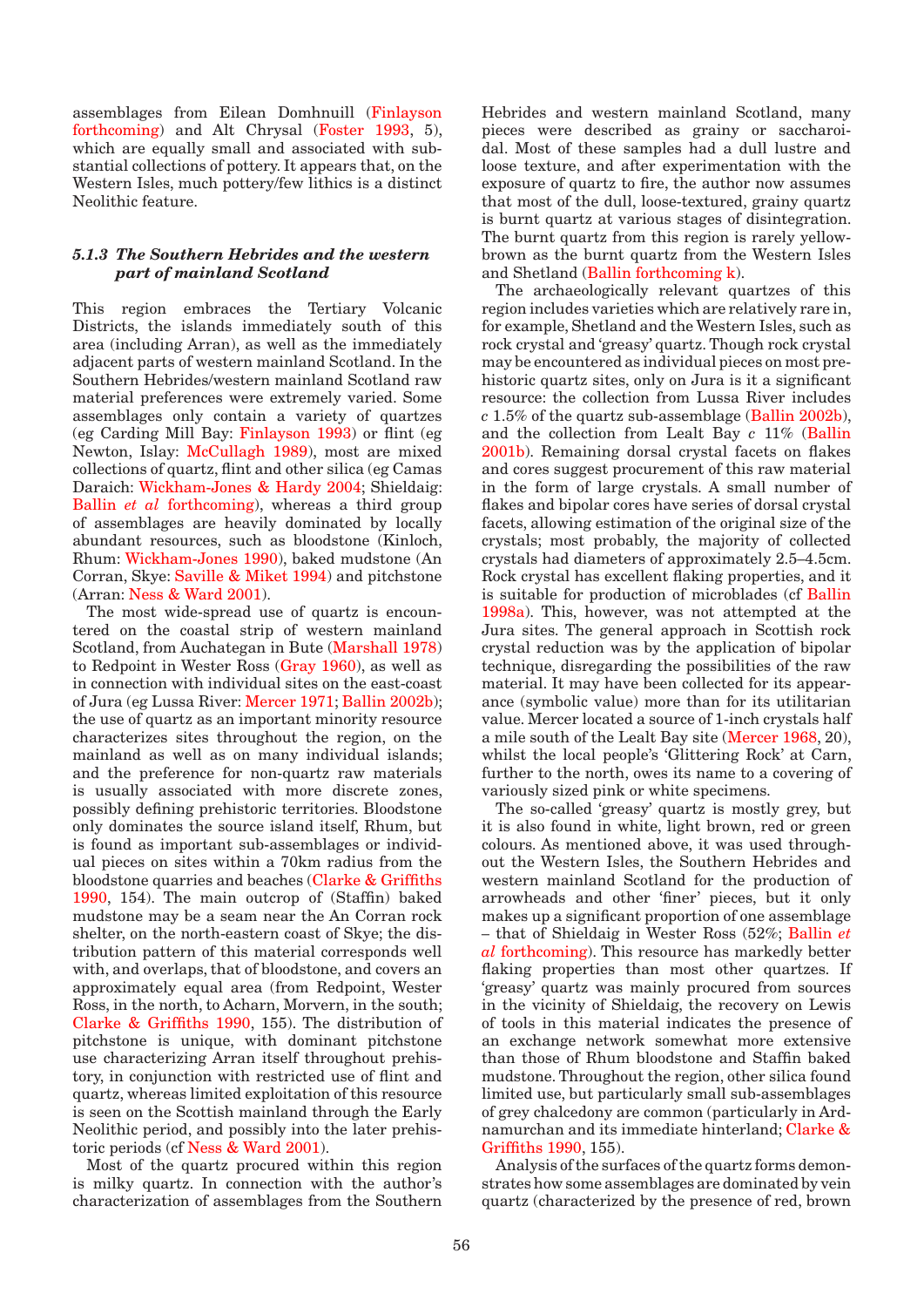<span id="page-4-0"></span>and yellow coated surfaces; c[f Ballin 2004e\), an](#page-1-0)d some by pebble quartz (abraded surfaces). Mainland sites seem to have favoured vein quartz, and the milky quartz and 'greasy' quartz recovered from, for example, Shieldaig (Ballin *et al* [forthcoming\) a](#page-1-0)nd Kilmelfort Cave [\(Saville & Ballin forthcoming\) w](#page-6-0)ere quarried from bedrock sources. The various quartzes from sites on Jura, on the other hand, appear to be largely pebble quartz [\(Ballin 2001b; Ballin 2002b\),](#page-0-0)  as are assemblages from other Southern Hebrides islands (eg Camas Daraich on Skye[: Wickham-Jones](#page-7-0)  [& Hardy 2004, 21](#page-7-0)).

Contrary to the mainly later prehistoric material from sites in Shetland and the Western Isles, the quartz assemblages from the present region are heavily dominated by early prehistoric activity. Though most sites include the occasional Neolithic and/or Bronze Age element, the majority of sites are Mesolithic, with one possibly dating to the Final Palaeolithic (Kilmelfort Cave; see discussion in [Saville 2003a\), o](#page-6-0)ne to the Mesolithic–Neolithic transition (Carding Mill Ba[y: Finlayson 1993\),](#page-3-0) and two may mainly be Early Neolithic (Ellary Bould Cave: [Tolan-Smith 2001; A](#page-7-0)uchategan[: Marshall 1978\).](#page-5-0) Collections dominated by finds from the Late Neolithic or Bronze Age are absent.

## *5.1.4 The Highlands*

The Northern Highlands and the Grampian Highlands are characterized by the discovery of a limited number of quartz assemblages. At present, only three quartz assemblages of some quantity or importance are known from the two main Highland regions, namely Lairg, Highlan[d \(Finlayson 1996\),](#page-3-0)  FERG Sites 4–5, Aberdeenshire [\(Ballin forthcoming](#page-1-0)  c), and Ben Lawers, Perth & Kinro[ss \(Atkinson](#page-0-0) *et al* [1998\).](#page-0-0) They differ on several accounts.

With approximately 10,000 pieces, the assemblage from the settlement site of Lairg is the larger of the thre[e \(Finlayson 1996\). I](#page-3-0)t is heavily dominated by quartz (99%), with flint also being present  $(1\%)$ . The assemblage appears to include milky quartz as well as saccharoidal quartz, and the vast majority of the resource was procured in the form of pebbles. The lithic artefacts were deposited during the Late Neolithic, Early Bronze Age and Late Bronze Age periods.

Mixed quartz–flint collections were recovered in connection with excavations along the St Fergus to Aberdeen Natural Gas Pipeline (FERG) in Aberdeenshire. Two sites, FERG Sites 4 and 5 [\(Ballin](#page-1-0)  [forthcoming c\), y](#page-1-0)ielded assemblages composed of approximately two-thirds quartz and one-third flint, supplemented by a single artefact in dolerite. Almost all of the quartz is milky quartz, and, as roughly two-thirds of the pieces have abraded cortex, it is most likely that this resource was procured from one or more pebble sources. Some of these artefacts may be from river or beach gravels, but the slightly frosted appearance of the cortication, combined with

the frequently angular shape of the parent pieces, suggests that the quartz may have been collected mainly in the form of erratic blocks or nodules (cf the description of quartz from the deflation zones of the Western Isles machair; [Ballin 2003a;](#page-0-0) [Ballin](#page-1-0)  [forthcoming h\).](#page-1-0) Both assemblages include pieces struck off large crystals. FERG Sites 4 and 5 are both multi-occupation sites, including material from various parts of the Neolithic, Bronze Age and possibly Early Iron Age periods.

 During excavations carried out as part of the Ben Lawers Historic Landscape Project, Perth and Kinross (Atkinson *et al* 1997), a Mesolithic hunting camp [was investigated. From](#page-0-0) this site an assemblage of predominantly quartz was recovered, but a small number of flint artefacts were also found. The preliminary notes on the assemblage [\(Atkinson](#page-0-0) *et al* [1997, 63; Anonymous 2001;](#page-0-0) [Donnelly 2003\)](#page-3-0) do not define the quartz in any detail, but Donnelly does reveal that different types of quartz were retrieved, some 'low-quality' and some better varieties which '... split with a conchoidal fracture, as opposed to tabular' (Donnelly 2003). It is thought that the quartz is local, whereas the flint may have been brought to the site.

#### *5.1.5 The various sedimentary regions*

Three of the eight geological regions in illus 1 are characterized by sedimentary rocks. In the northeast of mainland Scotland, and on Orkney, the bedrock is dominated by Middle and Upper Old Red sandstone formations (Johnstone & Mykura 1989, 118), whereas the Midland Valley [\(Cameron &](#page-2-0)  [Stephenson 1985\) a](#page-2-0)nd the Southern Uplands (Greig 1971) are dominated by sandstone of Devonian age (north), Carboniferous limestone (the Central Belt) and Ordovician and Silurian sediments (south).

Though quartz in some parts of the world is common in a number of sandstones and shales [\(Neumann 1985;](#page-5-0) Howard & Howard 2000), it is relatively scarce in Scottish sedimentary rock formations, and no major quartz assemblages have been recovered from the sedimentary rocks of the north-east and south. From the Mesolithic site of Oliclett in Caithness [\(Pannett 2002\)](#page-5-0) more than 1100 lithic artefacts were recovered, but only 50 pieces of worked quartzite. The excavator assumes that quartzite pebbles formed part of the glacial till [\(Pannett 2002, 1](#page-5-0)6).

Some milky quartz (*c* 8%) was found in connection with the excavation of Fordhouse Barrow in Angus [\(Ballin forthcoming f\), a](#page-1-0)nd it was encountered in roughly equal proportions through the barrow's various layers. It was collected in the form of relatively small pebbles, probably deriving mainly from river or beach gravels. In addition, the assemblage includes eight pieces of rock crystal/smoky quartz, also collected from pebble sources, as well as *c* 16% of quartzite. The quartzite is similar to the dense saccharoidal quartz variety from Cruester in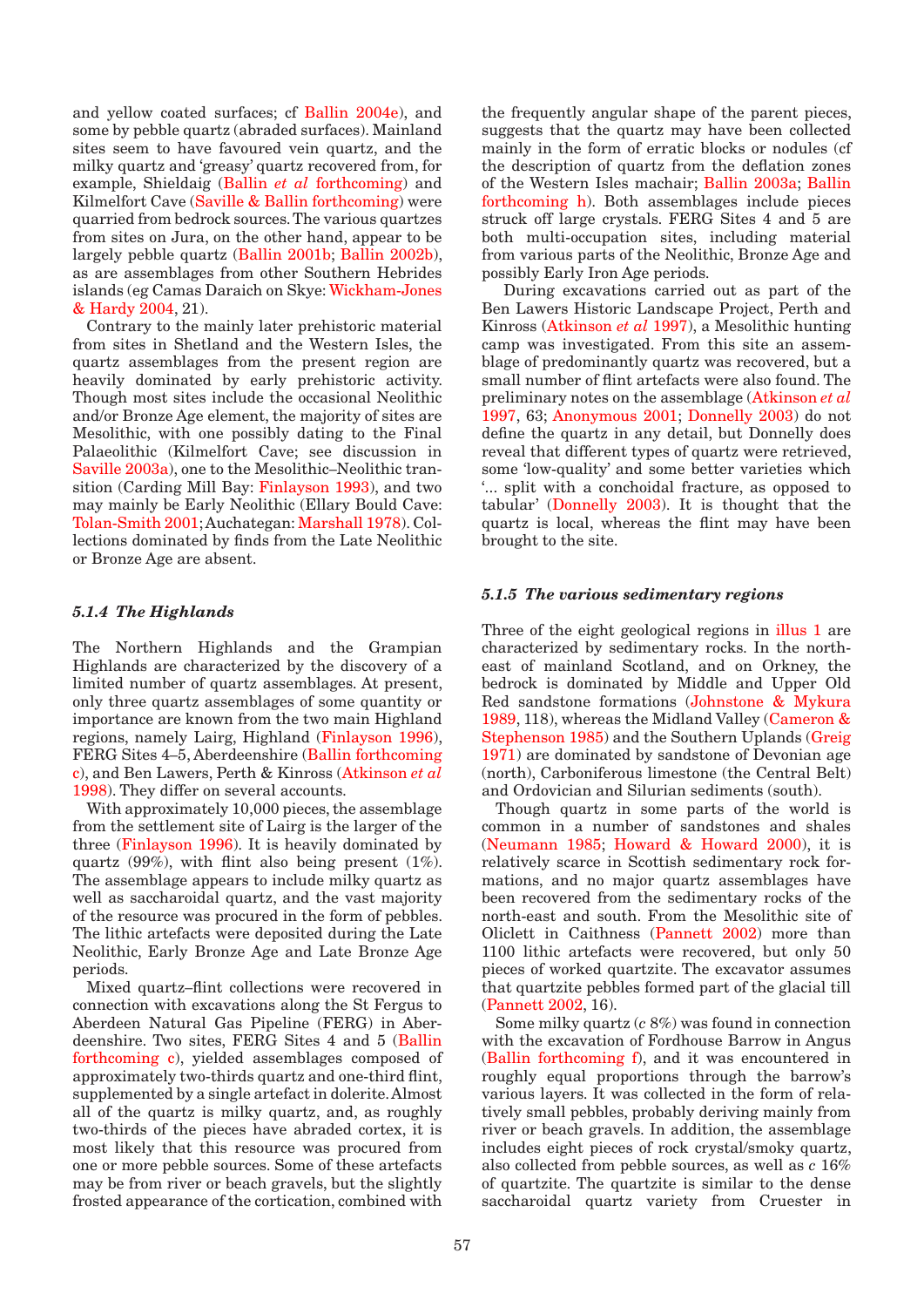<span id="page-5-0"></span>Shetland [\(Ballin forthcoming e\), a](#page-1-0)nd it may have been collected as large cobbles in the vicinity of the site, deposited in the mainly sedimentary Montrose area by either Lower Devonian streams [\(Cameron](#page-2-0)  [& Stephenson 1985, 1](#page-2-0)8–21) or more recent glacial activity. Sources of milky quartz were probably exploited in the various Neolithic and Bronze Age periods represented at Fordhouse Barrow, whereas the quartzite is thought to represent mainly Later Bronze Age post-barrow activity.

In general, the three sedimentary regions are characterized by the use of flint (the north-east and the coastal zone of the south), and chert (the central parts of the Midland Valley and the Southern Uplands; [cf Saville 1994\).](#page-6-0)

## **5.2 Explaining the observed distribution patterns**

As demonstrated [by illus 1, th](#page-4-0)e distribution of quartzbearing sites throughout prehistoric Scotland is fairly uneven: two geological regions are characterized by a marked preference for quartz (Shetland and the Western Isles); one area is characterized by frequent use of quartz, but with assemblages occasionally being supplemented, or even dominated, by other silica (Southern Hebrides and west mainland Scotland); from the two larger Highland regions (the Northern Highlands and the Grampian Highlands) only a small number of quartz assemblages are presently known; and from the various sedimentary regions (Sedimentary Cover, Midland Valley and Southern Uplands) no substantial quartz assemblages, or quartz subassemblages, have been recovered.

This distribution pattern is only partly accurate, as it has been affected by various forms of research bias. First of all, there are areas with no or little human settlement, such as the Highlands (not least the inner parts of this area), and the northwest corner of the Scottish mainland. Secondly, some areas are characterized by development of society's infrastructure, even though few people may live there, such as the construction of roads, railways, hydroelectric development and pipelines. And thirdly, there are areas which enjoy preferential status in the archaeological community, either because the actual archaeology is more relevant or better preserved (eg the Western Isles and the Scottish west coast), or because some locations are socially more attractive ('cosier' – this may explain why Orkney is well-surveyed and wellexcavated, whereas Caithness, which has just as much to offer in terms of relevant and wellpreserved archaeology, has, until recently, been shown little interest).

Two questions need to be addressed in this section, namely: (i) why are quartz-bearing sites located where they are (including: why are quartz-bearing sites absent in some regions[\) \(illlus 1\), a](#page-4-0)nd (ii) why are quartz-assemblages from different regions composed different[ly \(Table 18\)? Pos](#page-1-0)sible answers include:

- (a) geological availability, that is, the presence or absence of quartz (different quartz types) and alternative lithic raw materials
- (b) quality of flaking properties of the available lithic resources ('knappability')
- (c) higher or lower use value of the available lithic resources (how do they perform in relation to specific tasks, or in specific contexts?)
- (d) the attachment of ideological ('symbolic') values to different types of stone.

In general terms, the use of specific raw materials reflects either function (a–c), or style (d). In the present paper style is defined as '...formal variation in material culture that transmits information about personal and social identity[' \(Wiessner 1983,](#page-7-0)  256; for a general discussion of the concept of style, see Ballin 2007b).

[Raw-material prefe](#page-1-0)rence as an expression of function usually results in a gradually declining *falloff curve* [\(Renfrew 1977,](#page-6-0) 73) with growing distance to the outcrop, whereas raw-material preference as an expression of style is characterized by a marked drop in frequency at the borders of the social territory in questio[n \(Hodder 1979, 4](#page-4-0)47). Stylistic use of a raw material is demonstrated by the almost exclusive use of rhyolite in Early Neolithic south-west Norway, with the raw material deriving from one central locality (the Bømlo Quarr[y: Alsaker 1987\),](#page-0-0)  and with a marked drop in the rhyolite frequency at the borders of that territo[ry \(Ballin 2007b\).](#page-1-0)

### *5.2.1 Shetland*

There is no doubt that the geological realities, that is, availability, plays a major part in the formation of the observed distribution pattern[s \(illus 1\). T](#page-4-0)he total dominance of quartz on Shetland sites, and the lack of flint, probably relates to the fact that, on these islands, quartz sources are abundant, and flint sources almost completely absent. Only one source of pebble flint is presently known, namely beach deposits on the island of Y[ell \(Whittle 1986,](#page-7-0) 72). Few alternative lithic raw materials are known on Shetland, such as jasper and felsite, with the former being a relatively poor substitute, usually flawed by impurities, and the latter obviously associated with some ideologically based regulation.

Jasper is not common in Shetland, but it is available in a number of locations, such as Papa Stour, and the fragment of a leaf-shaped arrowhead in jasper was recovered from the Burland sit[e \(Ballin forthcoming](#page-1-0)  [d\). T](#page-1-0)his fragment demonstrates the problems relating to the reduction and use of Shetland jasper, as the presence of specks of quartz and chalcedony makes it brittle, and it breaks easily. Felsite was quarried and worked in the northern parts of mainland Shetland, and examination of felsite artefacts in the Shetland Museum shows how this material was reserved for the production of polished knives and axes. A number of kite-shaped arrowheads in felsite suggests that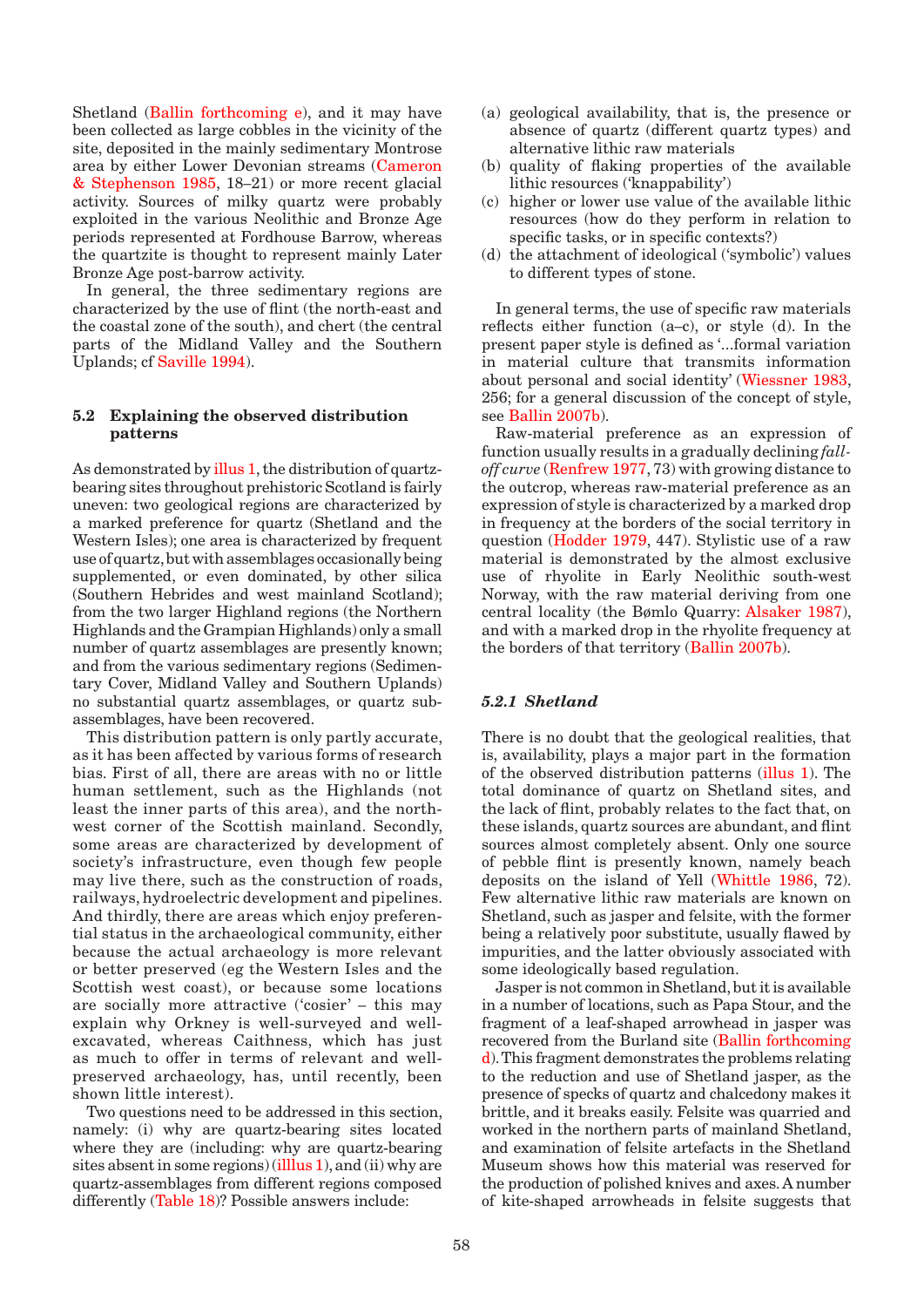<span id="page-6-0"></span>

|          |        | <b>Numbers</b> | $\%$            |              |         |         |                 |              |
|----------|--------|----------------|-----------------|--------------|---------|---------|-----------------|--------------|
|          | Quartz | Flint          | <b>Mylonite</b> | <b>Total</b> | Quartz  | Flint   | <b>Mylonite</b> | <b>Total</b> |
| Debitage | 2344   | 86             | 59              | 2489         | 98      | 87      | 93              | 98           |
| Cores    | 24     | b              |                 | 30           |         | 5       | $\overline{2}$  |              |
| Tools    | 20     | 8              | 3               | 31           |         | 8       | b               |              |
| Total    | 2388   | 99             | 63              | 2550         | $100\,$ | $100\,$ | 100             | 100          |

**Table 20 The assemblage from Sharples' excavation. The distribution of the main raw materials by artefact categories**

**Table 21 The assemblage from Rosinish. The distribution of the main raw materials by artefact categories**

|          |        | <b>Numbers</b> |              | $\%$   |       |              |  |
|----------|--------|----------------|--------------|--------|-------|--------------|--|
|          | Quartz | Flint          | <b>Total</b> | Quartz | Flint | <b>Total</b> |  |
| Debitage | 3447   | 6              | 3453         | 97.3   | 22.2  | 96.8         |  |
| Cores    | 73     | 4              | 77           | 2.1    | 14.8  | 2.2          |  |
| Tools    | 21     | 17             | 38           | 0.6    | 63.0  | 1.0          |  |
| Total    | 3541   | 27             | 3568         | 100.0  | 100.0 | 100.0        |  |

points were occasionally manufactured in this material. The museum's felsite scrapers generally have polished 'ventral' faces, indicating that mundane tool forms were only produced in this resource when the more prestigious objects broke. The kite-shape of the points implies that the use of felsite may have started earlier than previously thoug[ht \(Fojut 1986,](#page-3-0)  17–18). These points are usually associated with the later part of the Early Neolithic (in northern England, the Towthorpe Burial Tradition[, Green 1980,](#page-3-0) 85; or Early Individual Burials, [Clarke](#page-2-0) *et al* 1985, 63–7), and with artefacts, such as Seamer/Duggleby axes and polished flint knives. The Scord of Brouster assemblag[e \(Ballin 2007a\) c](#page-1-0)ombines an expedient felsite scraper with kite-shaped quartz arrowheads.

### *5.2.2 The Western Isles*

The Western Isles are characterized by approximately the same lithic raw material availability as Shetland. Quartz is abundant throughout the island group, whereas suitable lithic alternatives are scarce. Flint occurs on some Western Isles beaches (James Crawford, pers comm), and it is present in most assemblages from the region. Mylonite may have been quarried in the eastern parts of Lewis and South Uist, where it is associated with the Outer Hebrides Thrust Zone (Smith & Fettes 1979, fig 3); mylonite artefacts have been found on most of the main quartz-bearing sites on Lewis (eg Dalmore, Olcote, Calanais and Berie Sands). In addition, most of the discussed assemblages include individual specimens, or handfuls of pieces, of various igneous rock types, mainly locally available dolerite (see distribution of dykes i[n Woodland 1979\).](#page-7-0) 

None of the available lithic alternatives is characterized by the same exclusive uses as Shetland felsite. Though mylonite had to be quarried and traded from outcrops in the eastern parts of the island group to sites on the west coast, there is no evidence that this resource was applied differently to quartz: the same forms of tools were manufactured (arrowheads, scrapers, knives and edge-retouched pieces; eg Ballin forthcoming a; Ballin forthcoming [g\), and mylonite artefacts are found in the same](#page-1-0)  parts of the sites as quartz artefacts. However, the distinct appearance of this raw material (colour and patterning), in conjunction with the fact that it had to be procured from distant parts of the island group, suggest that other than functional values may have been behind the wish to exploit this resource – even if it is not presently possible to prove this hypothesis.

Though some of the flint from the Western Isles is relatively poor, in the sense that it may be coarsegrained and impure, it was possible to flake it in a controlled manner. Due to the small sizes of the collected flint pebbles (probably between 4cm and 6cm), tools in this material tend to be small, but well-executed pieces. Apparently, flint tools were easier to produce, due to the homogeneous nature of the raw material, and their edges were more regular than edges in quartz, and definitely more durable than edges in mylonite. The preference for this good, but scarce, resource is demonstrated by the professionally excavated sub-assemblage from Dalmore [\(Ballin forthcoming g\)](#page-1-0) and the raw material composition within the categories debitage, cores and tools (Table 20): where only 1% of the quartz artefacts are tools, 8% of the flint artefacts are tools and 5% of the mylonite pieces. At Rosinish [\(Ballin forthcoming h\),](#page-1-0) this trend is even more distinct (Table 21).

The various igneous raw materials appear sporadically, such as, dolerite (eg Dalmore[; Johnstone &](#page-4-0)  [Mykura 1989, 1](#page-4-0)40–3) and biotite-granite (eg Berie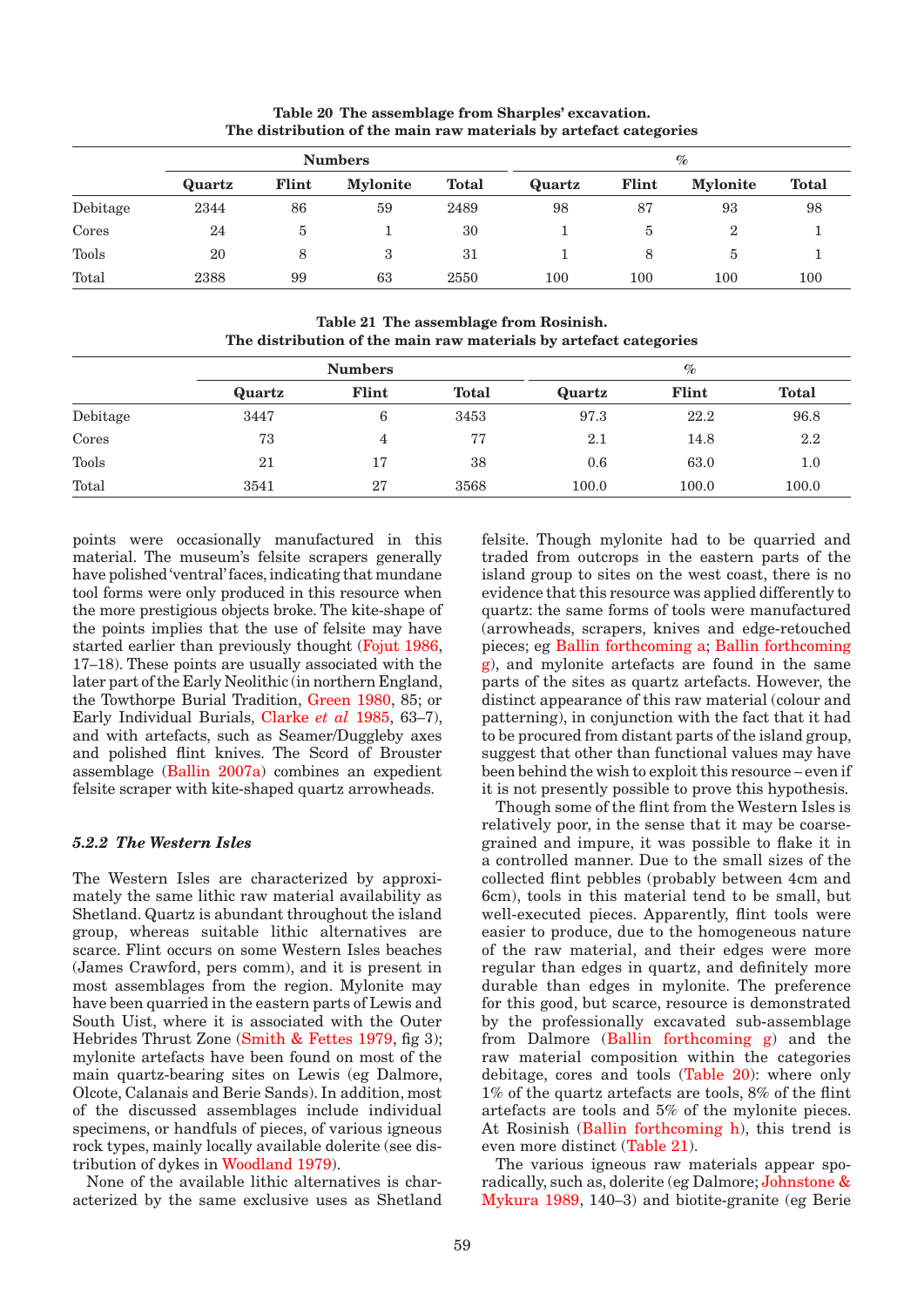<span id="page-7-0"></span>

|          | <b>Numbers</b> |                    |                        |       |       | $\%$   |                    |                        |       |              |
|----------|----------------|--------------------|------------------------|-------|-------|--------|--------------------|------------------------|-------|--------------|
|          | Quartz         | 'Greasy'<br>quartz | <b>Blood-</b><br>stone | Flint | Total | Quartz | 'Greasy'<br>quartz | <b>Blood-</b><br>stone | Flint | <b>Total</b> |
| Debitage | 2295           | 2523               | 55                     | 565   | 4873  | 98.4   | 96.7               | 87.3                   | 82.6  | 97.4         |
| Cores    | 22             | 41                 | 6                      | 27    | 69    | 0.9    | $1.6\,$            | 9.5                    | 3.9   | 1.4          |
| Tools    | 16             | 44                 | $\overline{2}$         | 92    | 62    | 0.7    | 1.7                | $3.2\,$                | 13.5  | $1.2\,$      |
| Total    | 2333           | 2608               | 63                     | 684   | 5004  | 100.0  | 100.0              | $100.0\,$              | 100.0 | $100.0\,$    |

**Table 22 The assemblage from Shieldaig. The distribution of the main raw materials by artefact categories**

Sands[: Lacaille 1937\). B](#page-4-0)eing much more coarsegrained than any of the above raw materials, it was not possible to control the reduction process as well, and most of the tools manufactured in igneous rock types are relatively large and crude. Most probably, these raw materials represent expedient local resources.

# *5.2.3 The Southern Hebrides and the western part of mainland Scotland*

The raw material distribution of this region differs considerably from that of Shetland and the Western Isles. Though some assemblages are almost exclusively in quartz (eg Carding Mill Ba[y: Finlayson 1993\),](#page-3-0)  most include substantial proportions of flint, in conjunction with other important silica. 'Ordinary' quartz was apparently used in the same manner as in the most northerly and westerly regions, but exchange in alternative silica was widespread. The majority of the alternative resources were procured from restricted sources, with bloodstone being quarried or collected on Rhu[m \(Clarke & Griffiths 1990\),](#page-2-0) baked mudstone on Skye (Wickham-Jones 1986, 7), 'greasy' quartz possibly from the Shieldaig area (though this outcrop has not yet been located), and pitchstone from Arran (Williams Thorpe & Thorpe 1984).

All of the above have first-class flaking properties and they are all distinctly coloured an/or patterned. Most likely, each resource was associated with some symbolic value, but the different distribution patterns, and thereby exchange mechanisms, indicate that these values may have differed considerably. The distribution of Rhum bloodstone and Staffin baked mudstone appears to be approximately the same, in the sense that the area in the immediate vicinity of the main source is dominated by the raw material, with small sub-assemblages occurring up to *c* 70km from the location of procurement. It is by no means certain that all 'greasy' quartz was acquired from Shieldaig, but if this was the case, the exchange network of this resource would have been somewhat larger, with a distance from Shieldaig to the find-spots on the west coast of Lewis of *c* 100km.

The largest, and seemingly most complex, of the prehistoric exchange networks is that of Arran pitchstone: Arran itself was dominated by the use of pitchstone throughout prehistory, but the remainder of Scotland is characterized by two different distribution patterns. Pitchstone knapping debris has been recovered from mainly Early Neolithic sites in southern Scotland and southern Argyl[l \(Ness &](#page-5-0)  [Ward 2001; T](#page-5-0)olan-Smith 2001), but on most contemporary sites outside this area pitchstone appears as individual, or at most a handful, of pieces. Warren points out that these specimens are usually high quality pieces of unmodified debitage (Warren forthcoming), and they were probably not intended for practical use [a small pitchstone nodule from the site of Achnahaird Sands in north-west Sutherland [\(Ballin forthcoming b\), d](#page-1-0)oes not fit this picture]. The fact that these four raw material zones overlap means that they do not precisely define the specific outlines of four separate social territories. It is, however, possible that these raw materials were used in prehistory to maintain, or identify, tribal alliances (c[f Clemmer 1990\)](#page-2-0) involving four social groups in the Southern Hebrides/western mainland Scotland, with Lewisian mylonite functioning in very much the same way in the Western Isles.

It is possible that, within this region, flint may have been a mainly functional resource, as it may have been on the Western Isles. This is demonstrated in Table 22, where flint has a much higher tool ratio than any of the other raw materials used on that site. On some islands, such as Mull and Islay, flint beach pebbles remain common (Wickham-Jones & Collins 1978; [Marshall 2000a; Marshall 2000b\).](#page-5-0)

The use of rock crystal on Jura is somewhat puzzling. Though this form of quartz flakes well (cf Ballin 1998a), it was reduced ('smashed') entirely by the application of bipolar technique. This may be an indication that the raw material was valued more for its light-reflecting appearance than for its practical use-value.

# *5.2.4 The Highlands*

Only three substantial quartz assemblages are known from the two main Highland regions – at the time of writing, only Lairg (Highland) has been publish[ed \(Finlayson 1996\),](#page-3-0) with the other two being in the process of publication (FERG Sites 4–[5: Ballin](#page-1-0)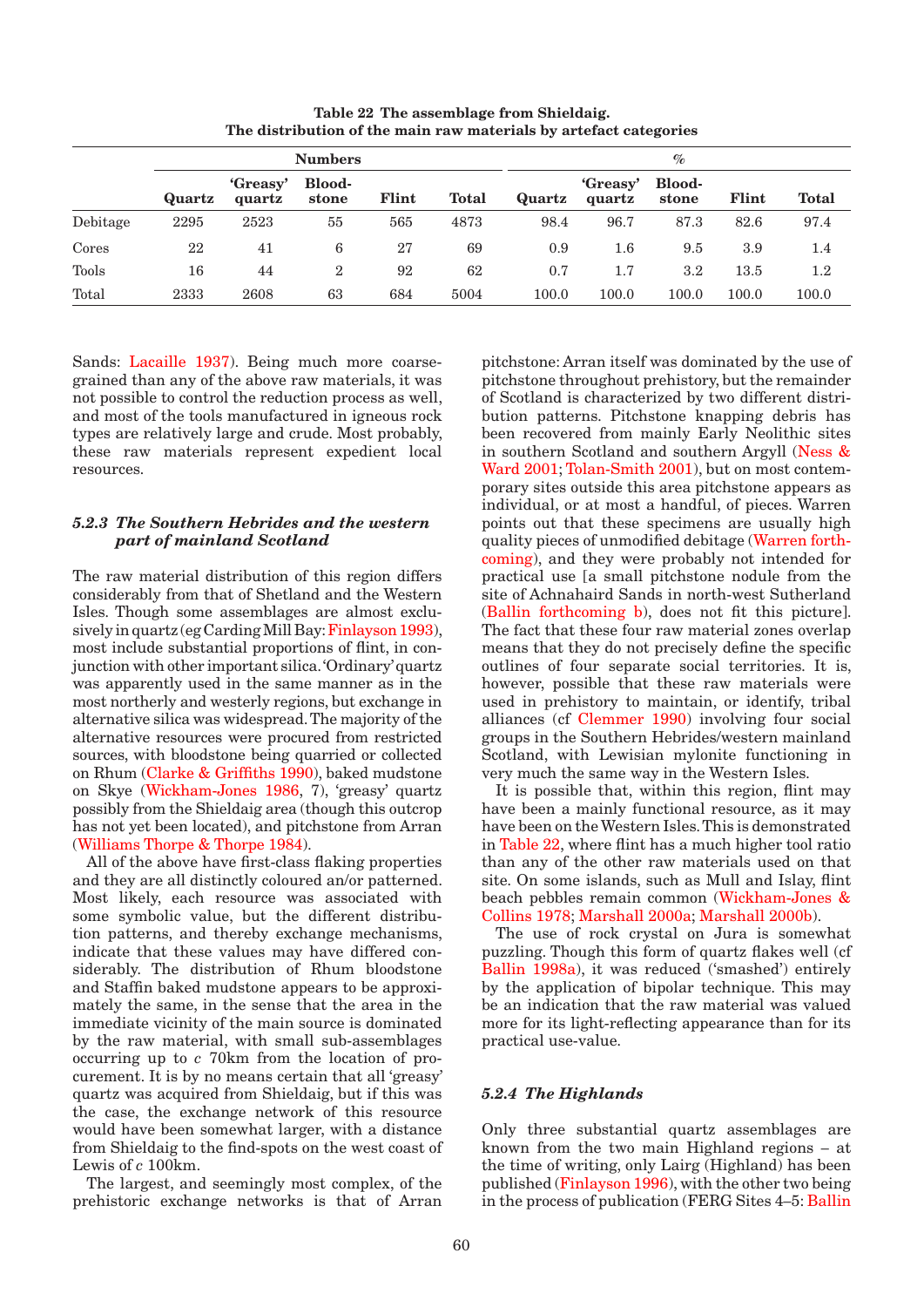[forthcoming c; B](#page-1-0)en Lawers: Atkinson *et al* forthcom[ing\).](#page-0-0) Due to the low number [of available assemblages,](#page-0-0)  and their recovery from vastly different local environments, few general conclusions can be reached on the distribution of quartz-bearing sites in these regions, and the assemblages are most appropriately discussed on an individual basis.

As indicated [by Table 18, th](#page-1-0)e composition of the Lairg assemblage mirrors that of Shetland assemblages. It consists almost entirely of quartz with a minor proportion of flint. The background to this composition is most likely raw material availability, with quartz being locally abundant, whereas flint had to be imported from the nearby North Sea beach[es \(Saville 1994,](#page-6-0) fig 1). No other raw materials seem to have been exploited at Lairg.

Although located at approximately the same distance to the coastal flint resources as the Lairg site, the two quartz-bearing settl[ements from](#page-1-0)  Aberdeenshire, FERG Sites 4 and 5 (Ballin forth[coming c\), y](#page-1-0)ielded much higher proportions of flint. This may be due to a number of factors, such as: (i) proximity to the inland flint mines of the Buchan Ridge Grave[ls \(Saville 1995; Saville 2005\); an](#page-6-0)d (ii) differences in the perception of the various raw materials and their non-utilitarian values.

The presently available evidence suggests that intensive exploitation of the Aberdeenshire gravelflint deposits commenced in Late Neolithic times and continued through the Bronze Age periods. In the immediate vicinity of the deposits (eg at Stoneyhill Farm: Ballin forthcoming i), Neolithic and Bronze Age assemblages are almost exclusively in flint, and it is quite likely that the lower (though still relatively high) flint ratios of the FERG sites represent a rapidly declining fall-off curve. This would imply that flint was perceived as a largely utilitarian resource.

However, the composition of most known lithic assemblages from East Scotland ([cf Ballin 2004a\)](#page-1-0)  indicates that, in this region, flint was perceived as more than a purely utilitarian raw material. Where, on the inland site of Ben Lawers on Loch Tay, flint had been more or less completely substituted by local quartz, an almost exclusive use of North Sea flint characterizes sites along the Aberdeenshire rivers, and well into the mountainous areas of the Aberdeenshire hinterland. The explanation may be a combination of the two, with flint possibly possessing some symbolic value in Aberdeenshire – and thereby rarely dropping to the low proportions experienced in other regions, but, nevertheless, with falling ratios at growing distances to the flint sources, when sites were not situated immediately on the main watercourses. The FERG sites are not riverine settlements, and transportation of flint would have posed a logistical problem, favouring at least partial substitution of flint by locally available resources, such as erratic quartz. An additional factor is probably the generally low quality of the Buchan Ridge flint, which made it even less attractive to invest resources in the transportation of this resource.

As mentioned above, the Ben Lawers assemblage is heavily dominated by quartz, with some use of flint. The available information ([eg Atkinson 1997;](#page-0-0) [Anonymous 2001;](#page-0-0) [Donnelly 2003\)](#page-3-0) suggests that it may be composed approximately like the collection from Lairg. Both raw materials appear to have been perceived as utilitarian resources, with local quartz substituting flint, as the distance to the coastal flint sources grow, but with small amounts of flint being transported inland for the production of tools which require regular sharp edges (the typological composition of the geologically mixed west coast sites indicates that, in the Mesolithic period, flint was preferred for the production of acutely pointed, sharp-edged microliths – at Shieldaig, microliths make up 4% of the total flint sub-assemblage, but only 0.5% of the quartz sub-assemblage).

### *5.2.5 The various sedimentary regions*

As mentioned above, no substantial quartz assemblages are known from the various sedimentary regions, and whenever quartz is encountered, it forms very small sub-assemblages, such as at Fordhouse Barrow in Angus (*c* [8%; Ballin forthcom](#page-1-0)[ing f\). T](#page-1-0)his probably reflects the geological realities of these regions, with Scotland's Old Red Sandstone formations, as well as its formations of limestone and shale, containing little quartz.

# *5.2.6 Summary*

Though 'symbolic values' can be difficult to detect, it appears that, in Scottish prehistory in general, quartz was mainly perceived as a utilitarian resource. The main trend in Scotland is that quartz dominates assemblages where other 'better' (more flakable) raw materials are absent or scarce, and the more abundant these other resources are, the more quartz is substituted by them, or even fully replaced (like on Islay, where flint dominates completel[y; McCullagh 1989\).](#page-5-0) 

Only one form of quartz, the so-called 'greasy' quartz, may have been perceived differently. If Lewisian artefacts in this material are in fact based on material quarried in the Shieldaig area, the only site where 'greasy' quartz is an abundant resource, this implies the existence of a relatively extensive exchange network. The distribution of other quartz varieties on Lewis indicates that ordinary quartz forms may have been procured exceedingly locally, with beach deposits and veins representing a form of 'back-yard supplies' for individual families. Rock crystal was procured in the same ultra-local fashion, and only the assemblage from Lealt Bay [\(Ballin 2001b\)](#page-0-0) included noticeable amounts of this material. This material, however, may have been associated with some symbolic value, based on its tendency to 'glitter'.